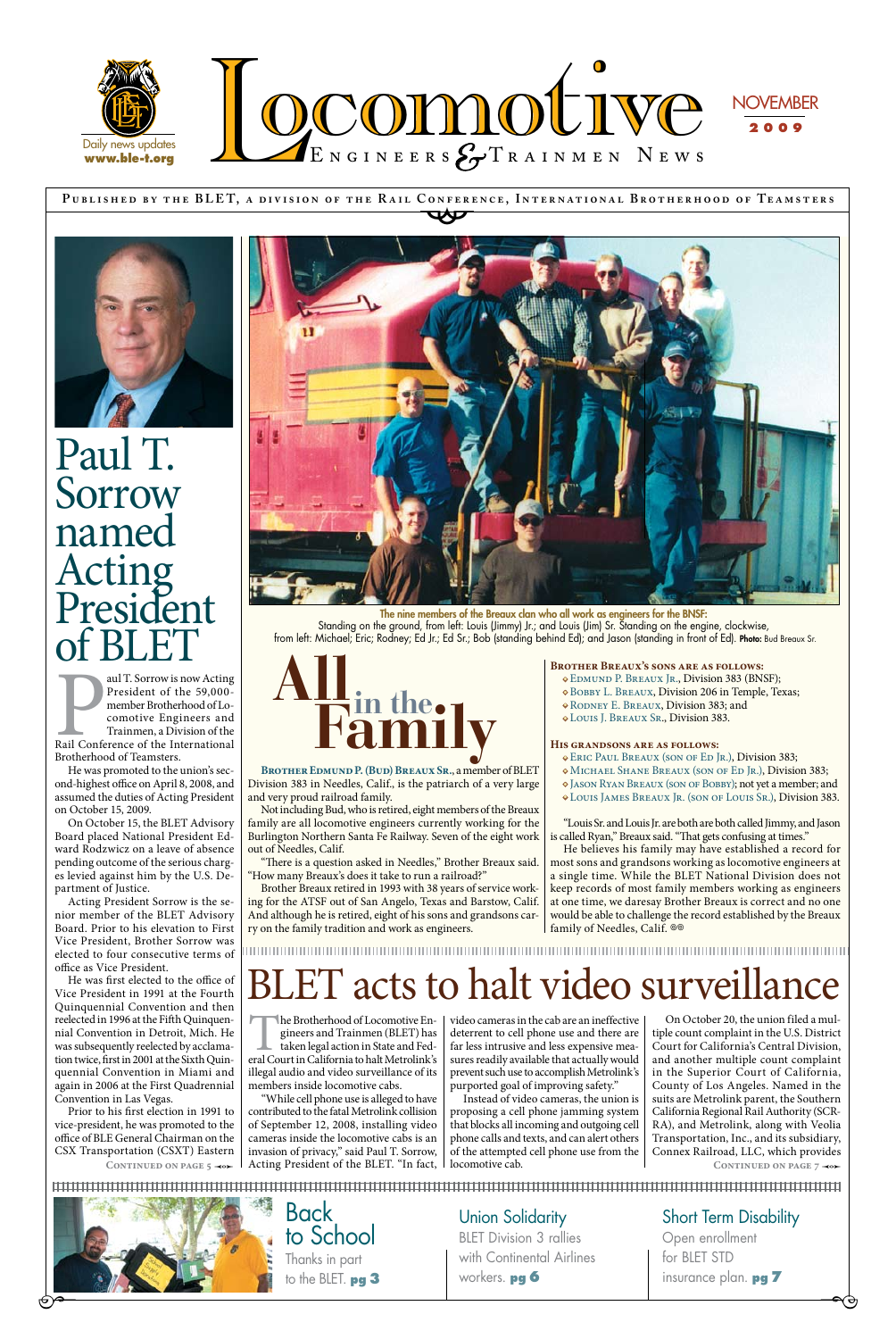### **Calendar Events &**

#### 2009

#### December 6-10, 2009

**BLET Education & Training Department**

hosts a workshop for first-time Legislative Representatives at Teamster headquarters in Washington, D.C. For details, contact Ken Kroeger, Coordinator of the Education and Training Dept., (216) 272-0986 or Kroeger@ble-t.org.

#### December 13-16, 2009

**BLET Education & Training Department** hosts a workshop for first-time Secretary-Treasurers in Cleveland, Ohio. For details, contact Ken Kroeger, Coordinator of the Education and Training Dept., (216) 272-0986 or Kroeger@ ble-t.org.

#### March 21-26, 2010

**The Rail Workers Hazardous Materials Training Program** will conduct a hazardous materials transportation/chemical emergency response training program at the National Labor College, Silver Spring, Md.

#### June 13-18, 2010

#### **83rd Annual Southeastern Meeting Association, Cincinnati, Ohio**

Hosted by the members of BLET Division 110, the 2010 SMA will be held at the Hilton Cincinnati Netherland Plaza.

### July 13-17, 2010

The Brotherhood of Locomo-<br>
tive Engineers and Train-<br>
men and the United Trans-<br>
portation Union have joined<br>
forces to oppose a Senate<br>
amendment that would allow Amtrak<br>
passengers to carry firearms in their tive Engineers and Trainmen and the United Transportation Union have joined forces to oppose a Senate passengers to carry firearms in their checked luggage.

**70th Annual International Western Convention, Bismarck-Mandan, N.D.** Co-chairs Mike Muscha and Ron Huff and the members of BLET Divisions 671 and 746 host the 2010 IWC at the Radisson Hotel Bismarck.

### August 8-12, 2010

**72nd Annual Eastern Union Meeting Association, Pittsburgh, Pa.** Hosted by Tom and Sue Caruso, Division 335, the 2010 EUMA will take place at the Sheraton Station Square Hotel in Pittsburgh, Pa.

### September 12-16, 2010

**75th Annual Southwestern Convention Meeting, San Antonio, Texas.** Hosted by Russell Elley, Local Chairman of Division 197, the 2010 SWCM will take place at the Hyatt Regency San Antonio, on the River Walk at Paseo del Alamo (123 Losoya St., San

Antonio, Texas, 78205).

#### **Railroad Retirement Board Informational Conferences**

The U.S. Railroad Retirement Board holds free information conferences for railroaders. Conference registration begins at 8 a.m., with the programs beginning promptly at 8:30 a.m. and ending at 12:30 p.m.

November 20, 2009 **Metairie, La.** Four Points by Sheraton, New Orleans Airport, 6401 Veterans Memorial Blvd.

December 11, 2009 **Riverview, Fla.** Hilton Garden Inn 4328 Garden Vista Drive.



4000 Town Center, Suite 1250, Southfield, MI 48075-1407 phone: 800.514.0010 | fax: 877.633.1910 email: lecmpa1910@lecmpa.org | web: www.lecmpa.org

The unions are currently supporting a similar Amtrak appropriations measure in the House, which lacks the provision that forces Amtrak to change its current policy of prohibiting firearms on passenger trains.  $\circledcirc$ 

Citing safety, operational, and financial concerns, the Presidents of the BLET and UTU wrote a joint letter to key members of the Senate and House Appropriations Committees to voice their strong opposition to the Wicker Amendment.

The Wicker Amendment to the Senate 2010 Transportation-House & Urban Development Appropriations Bill would allow Amtrak to transport firearms in passengers' checked luggage.

### Electronic Communications **Policy**

The policy currently in effect is that<br>
official communications between<br>
BLET members and the National<br>
Division require a hard copy of the corofficial communications between BLET members and the National respondence — with a signature — being received by the National President — to be considered an "official communication." This is to provide that the actual question(s) are addressed, and ensures that when official interpretations are made they have reference to a specific request and can be used in future correspondence. Due to the volume of e-mails it would be impossible for the President to answer all unofficial communications. Therefore, it is the policy of the BLET National Division Office that e-mails addressed to the National President will be reviewed and forwarded to the appropriate officer or staff for a timely response. In other words, an email message is not considered an official communication. This will allow the President to be aware of the opinions and suggestions of the membership, while at the same time providing a timely response to the member, if a response is necessary.  $\circledast$ 



"We strongly believe that this provision would seriously jeopardize the safety of our membership, of other crew members on Amtrak trains, and of the intercity rail traveling public," the unions wrote in a joint letter.

Congressional Republicans want to allow firearms in Amtrak's checked luggage, but the BLET and UTU are raising logistical and security concerns.

From a safety and security standpoint, the weapons would be too easily accessible to terrorists or others passengers.

"When firearms are transported in checked baggage on aircraft none of the passengers have access to those firearms because they are stored in a segregated cargo hold," they wrote. "In stark contrast, anyone riding an Amtrak train need only overpower the on-board crew to have access to the baggage car and any weapons being transported therein. This poses an unacceptable risk, in our opinion."

Not only does the amendment significantly diminish safety, it is also wasteful of federal subsidies necessary for Amtrak to fulfill its statutory mandate. The amendment does not provide funding to train Amtrak personnel on handling the baggage with checked firearms. Additionally, adding extra procedures during check-in and baggage handling to accommodate the amendment could

adversely affect on-time performance.

Even if Amtrak was given additional operating funds to accommodate the transportation of firearms, the unions argue that the money would be better spent elsewhere along the Amtrak system.

"We would oppose the transportation of firearms on Amtrak trains because such additions of resources could better serve the public by increased investment in Amtrak's infrastructure and rolling stock," the unions wrote. "Traditional investments in Amtrak have easily documentable returns such as improved safety and increased ridership. Conversely, it is difficult to measure the return on investment to transport weapons, given the added costs involved with safely and securely transporting firearms."

**A copy of the letter is available on the BLET website at:** http://www.ble-t.org/pr/pdf/ AmtrakGuns.pdf

**Transportation Workers** protecting each other since 1910

### BLET, UTU jointly oppose Amtrak firearms amendment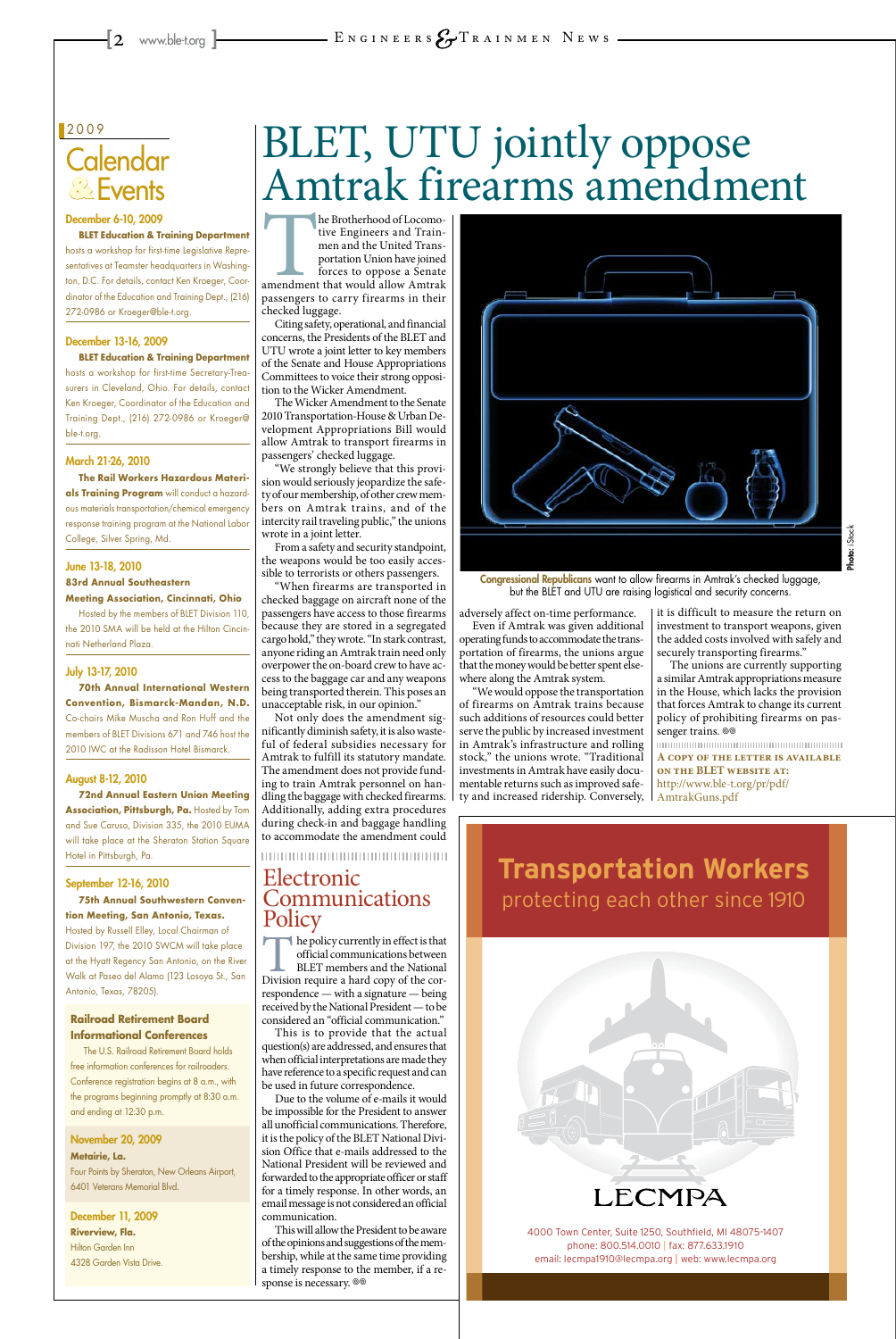

f anyone knows about long journeys and road trips, it's a locomotive engineer.

Inspired compared to a book. But it was another kind of road trip — not a physical trip across land but a personal journey of self-awareness — that inspired one BLET members to publish a book.

Brother Patrick A. Bruner, a member



of BLET Division 357 (St. Paul, Minn.) and a railroader for the past 25 years, recently published a book titled "Road Trip — The Practical Art of Christian Growth."

"My book is a 'learning how to learn'

guide," said Brother Bruner. "There may be times when un-learning something can be as important as learning something new."

Bruner's book compares the learning process and making positive choices in life to a long journey.

"I compare the learning process to an extended journey across this land of ours," Bruner said. "We go on foot, we use motorcycles, ships, cars, and — of course — trains. We find out that as we go, our situations change, our needs change, and, therefore, our modes of transportation must change.

"You will find that near the end of our first leg of the journey in this learning process (the Epilogue in our book),

we will be on board a train and we will have crossed mountains, up hill and down. Then we learn the difference between needed luggage, and the unneeded baggage on such a journey, at times

no easy task." The book is 288 pages.

"I often times make reference to biblical scripture for reference," Bruner said. "The readers will find this book instructional, not judgmental. We take pragmatic steps to learn as we go, because as we see, learn-

Copies of "Road Trip" are available for purchase from bookstores, Amazon.com or from Brother Bruner himself, who says he would be honored to autograph copies for BLET members and their families. The price is \$19.95 plus shipping. Contact Brother Bruner at: (651) 731-9213, or: email patandaddie@msn.com; or 2329 Olivia Ct. E. Maplewood MN 55119. <sup>@</sup>

ing is a step-by-step process."

Brother Bruner hired out on the BNSF Railroad in 1974. He joined BLET Division 746 on February 1, 1979. He now works for the CP Rail and has been a member of Division 357 since October 10, 2005.



On the Road Trip: Brother Brunner at the throttle during Advanced Engineer Training (AET) inside a CP Rail simulator.

Man it came time<br>
for children of<br>
furloughed rail-<br>
roaders to head<br>
back to school this fall, memfor children of furloughed railroaders to head bers of the Brotherhood of Locomotive Engineers and Trainmen generously lent a helping hand.

He said the book took many years to write, and that the publishing process took another seven years.

"I have found that getting published was more difficult than being an engineer,"

Brother Munoz is Vice-Local Chairman of BLET Division 537 (Fort Wayne, Ind.), and Brother Lizarraga is Local Chairman of BLET Division 106 (Muncie, Ind.). Both men courtesy are Norfolk Southern locomotive engineers. Photo:

Photo: courtesy Laura Munoz

Laura

Munoz

he said. "It made me actually become a doer, instead of a sayer. I actually had to practice what I was preaching and teaching. This was totally new to me, as nonpreviously qualified rail and territory of track would be to any railroader."

Thus far, he said that reader feedback has been positive.

"Readers have found this book, humbly offered as a learning guide, to have helped some to learn, and some to change for the better," he said.

He said that locomotive engineers, conductors, carmen, section gangs and mechanical workers — along with supervisory personnel — have found "Road Trip" to be helpful, entertaining and humorous.

The few supplies that were left over were donated to the Woodburn Christian Children's Home, a local orphanage.  $\circledcirc$ 

"Humor has a healing effect on one, and as many times we see, there are elements of truth to many humorous scenarios," he said.

From left: Rick Munoz and Carlos Lizarraga at a picnic they organized to collect school supplies to donate to the children of furloughed railroaders.

Brother Bruner is happily married with three grown children and seven grandchildren. "So yes, I know quite a bit about humor," he said.

Brother Bruner also has plans for a second book, tentatively titled "Hi-Ball!"

# A locomotive engineer's "Road Trip" through life

Due to tough economic times, railroads have had to furlough many employees throughout the United States. Fort Wayne, Ind., and the surrounding areas are no exception.

Together, BLET members Rick Munoz and Carlos Lizarraga started a drive to collect school supplies to help the children of all railroad employees who have been furloughed or needed help with supplies for school.

They began their drive in July and collected items such as

pens, pencils, erasers, markers, book bags, note books, folders, crayons, colored pencils, regular pencils, mechanical pencils, erasable pens, glue, glue sticks, scissors, calculators, memory sticks, compositions books, hand sanitizer, boxes of tissues, and lunch boxes.



The BLET Brothers also organized a picnic to help collect the donated school supplies.

"Thanks to the tremendous generosity from all their friends and co-workers, they collected enough supplies for a countless number of children," said Laura Munoz, wife of Brother Munoz. "I am very proud of them for what they have done."

The supplies were given to any family that needed them, from elementary school students to college freshmen. The donations primarily went to the family of any railroad employee that was furloughed or in need, regardless of their union affiliation.

# Back to school, with help from the BLET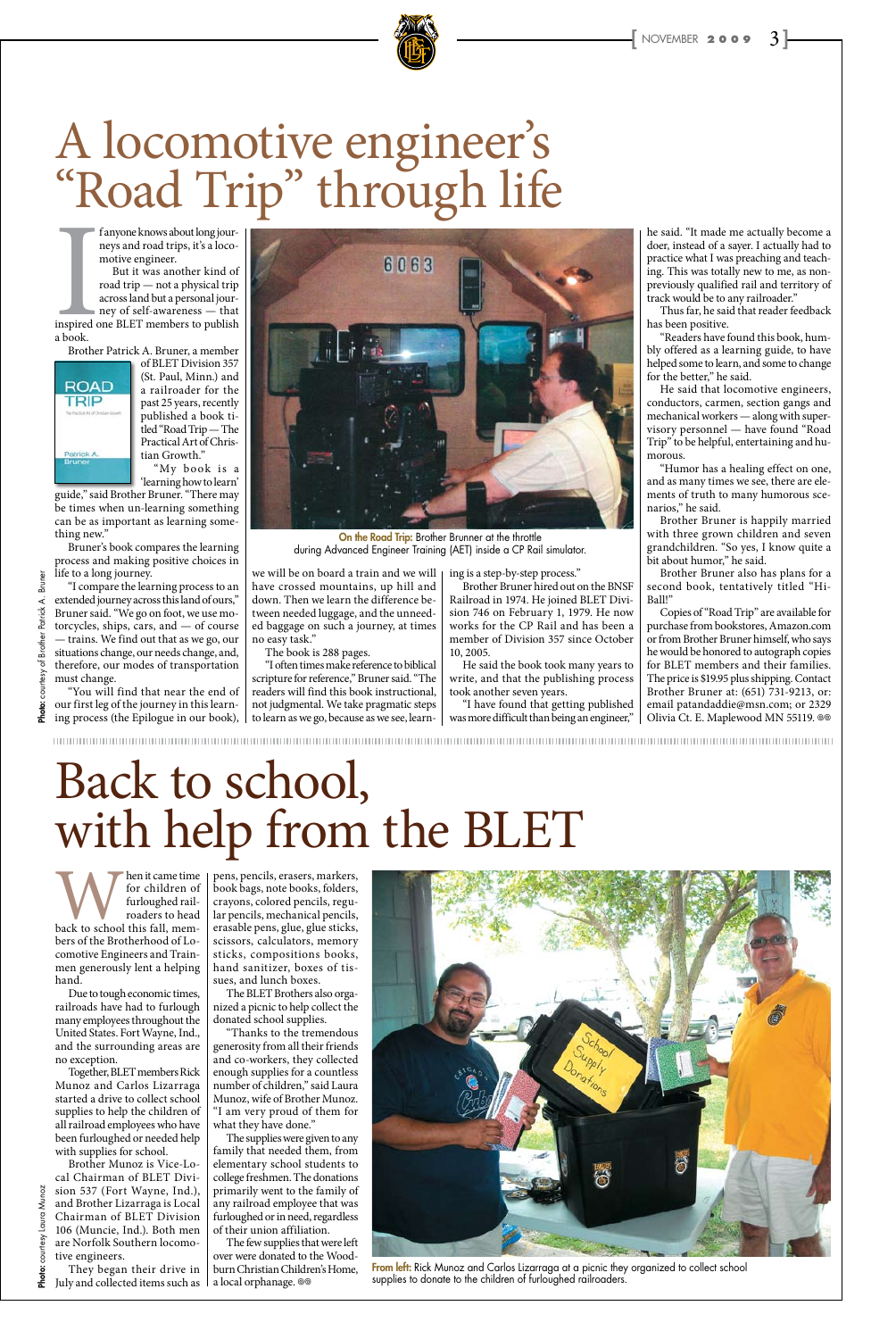The Advisory Board of the Brotherhood of<br>
Locomotive Engineers and Trainmen<br>
(BLET) announced on October 21 that it<br>
will review its attorney referral program<br>
for injured union members.<br>
While meeting in St. Louis, the un Locomotive Engineers and Trainmen (BLET)announced on October 21 that it will review its attorney referral program for injured union members.

board unanimously approved appointment of an internal committee to review its longstanding Designated Legal Counsel (DLC) program, and to make recommendations to the full 11-member BLET Advisory Board regarding the way attorneys receive and maintain designation.

"BLET members rightfully deserve and expect that their elected officers, and those DLC attorneys who represent them in FELA matters, will at all times act with fidelity and in the best interests of the union and its members, and in strict compliance with all laws," Acting President Paul T. Sorrow said. "Nothing less will be tolerated by our union and hard working members."

Injured railroad workers are not covered by state work-

Any FELA attorney approved for DLC designation must also agree to a 22-point written code of conduct developed and periodically reviewed by the BLET. The BLET's code of conduct requires each attorney to act honestly and in a professional manner in all dealings with union members, and others.  $\otimes$ 



ers compensation laws. Instead, the Federal Employers Liability Act (FELA) grants exclusive jurisdiction for claims of recovery for railroad injuries to the federal courts, against rail carriers.

1. Counsel must have an established<br>specord of successful litigation experience and must have tried at least 12 cases to verdict.

2. Counsel must have a favorable<br>
rating from Martindale-Hubbel.<br>
Counsel worth the measure well

More than 35 years ago, the BLET established a list of designated lawyers who specialize in FELA cases because attorneys handling such matters are generally more effective if they have both experience with federal law relating to FELA and are familiar with the railroad business.

The BLET's DLC program is similar to FELA referral lists utilized by other rail labor unions for the benefit of their members.

Under the BLET's program, FELA attorneys who apply for DLC designation undergo a rigorous examination of their experience, ethics, and professional standards before the 11 member BLET Advisory Board decides whether to include them on its list. The list is then made available to all union members through the BLET's publications and website.

7. Counsel is strictly forbidden from<br>
offering or giving any gratuity, payment or gift to any Brotherhood of Locomotive Engineers & Trainmen (BLET) member, Officer or others for the purpose of obtaining representation of an injured member. Counsel is strictly prohibited from sharing any portion of a fee earned with any BLET member or Officer. 8. Counsel must give injured mem-ber free advice in connection with their injury, and render assistance to them in related matters (RUIA, etc).

10. When requested, Counsel must<br>provide, in written form, a full<br>provides and knowledge of all manage accounting and breakdown of all expenses incurred, fees charged, or any other expenditures or deductions from the proceeds of the settlement or verdict.

11. Counsel may not refer the case<br>of an injured member to any other attorney for handling, except one designated by the Union; however, Counsel may, as needed, designate a local attorney to assist with the handling of a member's case, as long as Counsel retains control of the case and remains fully responsible and accountable to the injured employee.

12. Counsel shall take an active<br>land analyzes on the million railroad employees and the rail industry.

 $\frac{13}{2}$ . Counsel will, at all times, be required to support the legislative programs of the Union as the Presi-

dent may request.<br>**1**  $\Lambda$  Counsel will make himself or 14.Counsel will make himself or herself available to attend Regional and Division meetings for the purpose of explaining to members their rights under the Federal Employers' Liability Act.

3.Counsel must have current mal-practice insurance in the amount

of \$1,000,000.00.

4.Counsel may not be considered as Designated Legal Counsel if he or she holds any elected or appointed position with any labor organization.

16. The appointment of additional policy counsel will take into consideration conditions that exist in a geographical area.

5.Counsel will be automatically re-moved as Designated Legal Counsel if he or she is suspended or disbarred from the practice of law in any state.

 $\frac{1}{2}$  Any applicant for designation<br>must be a member of the Academy of Rail Labor Attorneys (ARLA) for three (3) years preceding an appointment, or if in practice less than three (3) years, for the duration of his time in practice.

18. For an applicant to be considered for designation, at least five (5) General Chairmen and/or State Legislative Chairmen must, in written form, recommend such applicant.

6.Counsel is prohibited from en-gaging, either directly or indirectly, in the Union's politics. This prohibition is all encompassing. Counsel shall not contribute financially, seek support for or against, nor attempt to influence any election or vote of any Union member or any Union issue requiring ballot or vote.

> $20$ . Designated attorneys who have  $\ldots$ the same metropolitan area as their primary office may have both offices in the BLET Journal/News within that metropolitan area regardless of the staffing at such offices. Outside the metropolitan area of their primary office, in order for designated attorneys to have additional listings, each such office must be staffed by at least one full-time attorney located at that office and by at least one full-time

9. Counsel may not charge to the injured members he represents more than 25% of the gross settlement or award, or 33 1/3% of the net settlement or award. All costs charged an injured member shall be reasonable and incurred as a direct result of representation of the injured member.

> 22. Designated Legal Counsel will<br>not be permitted to test or screen for any occupational injury or any member of the BLET unless the General Chairman for those members gives written approval to Designated Legal Counsel prior to any testing.

> $23$ . Members of the Designated  $\ldots$ accept or contract with a client that is already represented by another DLC without first contacting, speaking directly with, and obtaining the approval of the DLC that the client is represented by.<sup>®®</sup>

very officer and employee of the National Division, each General Committee of Adjustment, State<br>and Provincial Legislative Board and Local Division<br>shall comply with the following requirements:<br>o Read and periodically revi very officer and employee of the National Division, each General Committee of Adjustment, State and Provincial Legislative Board and Local Division shall comply with the following requirements: of the FELA Designated Counsel ("DLC");

> **b.** Who is attempting to influence any election on any issue within the organization requiring a vote; or **c.** Who has interests that may be substantially affect-

15.Counsel fully agrees when re-quested to attend any meeting

(Regional or Otherwise) that it will be approved by the International Division and he or she will abide by the rules that all such meetings are to be jointly and equally sponsored by all Counsel in attendance.

19.If a non-designated counsel or his representatives sponsors a competing function or appear at a function sponsored by Designated Counsel, then he/she and his/her firm will forfeit the right to be considered as Designated Legal Counsel for the BLET.

additional employee located at that office. Failure to have such employees located full-time at such offices outside the metropolitan area of the attorney's primary office shall result in removal in the attorney's listing for any such location. For any listing, only the name of the Designated Legal Counsel shall be used.

21.The Designated Legal Counsel program is designed so that only an individual attorney is designated and not a law firm. However, it is recognized that members of a Designated Legal Counsel's law firm may perform legal work on behalf of the BLET. It is recognized upon the death or retirement of Designated Legal Counsel, numerous legal matters in progress exist within the firm. For this reason, great weight should be given to the speedy appointment of new Designated Legal Counsel upon the recommendation of the retiring Designated Counsel. Such appointment needs only the approval of the Executive Committee of the BLET.

### Rules of Conduct for Designated Legal Counsel

### BLET to review Designated Legal Counsel program

• Abide by such rules insofar as they are applicable to officers and employees;

• Refrain from any action that causes or may cause "DLC," or anyone thereof, to violate the Rules of Conduct. An officer or employee may not solicit or accept gifts, payments, monies, loans, promises or agreements therefore, or anything of value (including reimbursed expenses) given because of his or her position in the organization, from any employer or "DLC:"

**a.** Who is attempting to promote the officer's or employee's candidacy for office; or

ed by the performance of an officer's or employee's official duties.

A gift does not include items of little value such as plaques and greeting cards.

Unless the frequency would appear to be improper, an officer or employee may accept food, refreshments and materials provided at a conference or widely attended gathering or certain other events which an officer or employee attends in his official capacity.

(Originally published: June 2002 *Locomotive Engineer Newsletter*)

### Code of Compliance For Officers and Employees Of the BLET Concerning Employers and Designated Legal Counsel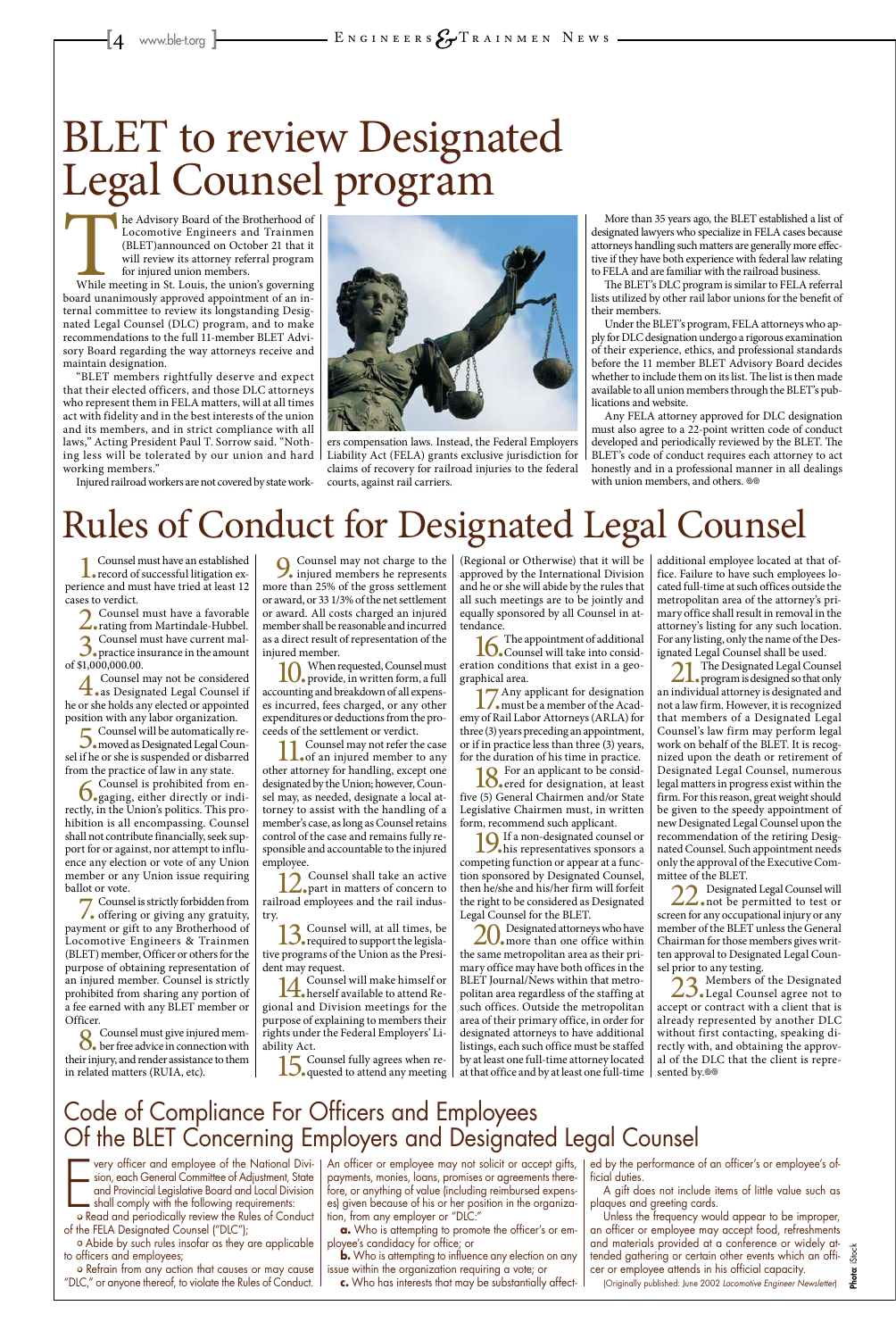

Lines in September of 1985, winning reelection to the post by acclamation twice — once in 1986 and again in 1989.

In 1996, Brother Sorrow was the BLE's appointed member of Operation Lifesaver's (OL) National Program Development Council. OL is a highway-rail crossing safety education outreach to the public. He is the first BLE international officer to have this appointment.

He began his professional railway career in 1965, with the Seaboard Air Line. One year to the day after he went firing for the railroad, he earned his promotion to locomotive engineer in 1966. He joined the BLE in 1972, and served as local chairman of his Abbeville, S.C. local division from 1979-83. In 1983, he was elected to the office of Vice-Chairman for the CSX Transportation's Eastern Lines General Committee of Adjustment, and served through August of 1985.

Before entering the industry, Brother Sorrow attended Erskine College in Due West, S.C. Born August 23, 1946, in Abbeville, he and his wife Lynn have one son, Radd, and three daughters, Haley, Kasey and Ashley. His favorite recreational activity is spending time with his five grandchildren.  $\otimes$ 

He served as Chief of Staff at BLET National Division headquarters for several years during the mid 1990s.

As Vice President, Brother Sorrow he has helped to negotiate several groundbreaking labor agreements at Norfolk Southern, CSX and Grand Trunk Western. His agreements have contained innovative provisions such as bonuses for locomotive engineers tied to the railroad's financial performance and scope rules that protect the craft of locomotive engineer in the face of evolving technology. "Service to this fine Brotherhood has

been a cornerstone of my livelihood for the past three decades," First Vice President

Sorrow said. "I am proud to serve the BLET and its members as First Vice President." His father, Norman R. Sorrow, and brother, Norman F. Sorrow, both served as engineers on the former Seaboard Coast Line Railroad and are now retired.

hile rail workers enjoy

some of the best labor protection in the world, and Designated Legal Counsel can provide you with the best representation in the nation, the best protection an engineer or conductor may have against abuses from the Railroad is maintaining continual contact and participation with their union. This underpinning of fraternity forms the fundamental concept upon which the labor history of our nation was built, a history that too often was never taught in our schools. A history in which our union forbearers lost blood and even sacrificed lives to establish; and a history in which we all should know of and be proud.

The Labor movement in

the United States has had a long, hard fought, and often bloody history. Rail labor has been at the forefront of the American labor movement, virtually from its inception. The Brotherhood of Locomotive Engineers, founded in 1863, was one of America's first national unions. While some of America's most infamous labor battles were fought in the early 20th century, railroad workers began the fight for labor rights decades earlier as the railroads powered the industrial boom of the 19th century.

In 1873 a lack of regulation in the banking, investment and rail industries lead to an economic crisis which saw nearly a quarter of the nation's railroads fall into bankruptcy between 1873 and 1875. As is too often the case, industry leaders sought to recoup their financial losses by cutting workers wages and perpetuating increasingly poor and dangerous working conditions. On July 14, 1877, rail

workers rose up and stood united against the Railroads. The Great Railroad Strike of 1877 began in Martinsburg, West Virginia in response to a second wage cut that year by the B&O Railroad. Over the course of the next forty-five days, members of the Brotherhood of Locomotive Engineers, the Brotherhood of Locomotive Firemen and other unions, as well as workers who were unrepresented, halted rail service in major transport hubs such as Pittsburgh, Philadelphia, Reading, Chicago, Bloomington, Cumberland and many other rail centers as far west as San Francisco.

> Ph: (419) 243-1010 (800) 843-3352 Fax: (419) 243-8200 ej@leizerman.com www.thefela.com

### **SORROW NAMED ACTING BLET PRESIDENT**

CONTINUED FROM PAGE 1-0-

Rather than address the workers concerns, the Railroads tried to use their influence to have state and local police and militia break up the strikes by use of physical force and violence. When some of these forces refused to fire upon the striking rail workers, the Railroads began bringing in their own private militias. The Railroads instigated bloody massacres against striking rail workers in Pittsburgh, Reading, and Chicago, but the unions and their members, while sustaining casualties, stood strong and would not be defeated. Eventually the Railroads prevailed on President Hayes to call up federal troops to end the strikes.

This is but one example of the often times bloody and deadly trials faced by our early Brothers in winning labor rights in America. Our national history is rife with periods when workers stood up for their belief in decent working conditions in the face of corporate abuse. This same period saw the rise of national labor movements such as the National Labor Union in 1867, The American Federation of Labor in 1881, and the American

Railway Union in 1893. These unions used a mix of education, political activism and strikes to obtain national respect for the causes of labor in America.

In response, industry in America resorted to blackballing union members and activists, hiring private security to physically break strikes; as well as assert its immense political influence to stymie labor activities.

In 1894, the American Railway Union, headed by Eugene Debs, lead the Pullman strike when the Pullman Palace Car Company (one of the largest railcar manufacturers in the nation at the time) cut hours and wages for skilled laborers, but refused to reduce the rent on company owned homes which its workers were required to lease. The Pullman strike eventually resulted in President Cleveland calling up federal troops to break the strike with force; however, the consequences of the Pullman strike lead to the Erdman Act, a predecessor to the Railway Labor Act, which made it illegal for employers to discipline or discriminate against employees for having union membership.

The various railroad strikes during the latter part of the 19th century (including the strike against Jay Gould in 1885 and the Burlington Railway Strike of 1888) had increased the political influence of the rail labor organizations in the United States and rail labor support in society, as a whole. As the 20th century dawned, these social and political gains began paying dividends for all of rail labor. In 1906 President Theodore Roosevelt and rail labor organizations were successful in convincing Congress to pass the First Federal Employers' Liability Act. By 1916, the Brotherhood of Locomotive Engineers was instrumental in the promulgation of the Adamson Act, mandating an eight hour work day with extra pay for overtime hours. Rail labor's ability to influence our government and to stand against the

predatory nature of the Railroads is a direct result of the solidarity and brotherhood shared by those earlier labor pioneers who shed blood, risked and lost their lives to stand up for the rights that union families still find security in today. BLET has a long history for which its members should be very proud; a history which we must never allow to fade from our collective memory.

We all owe a large debt of gratitude for the strength, determination, and dignity of our union forbearers. Let us not squander the rights and privileges that so many paid so dearly for. During times of economic crisis, history has shown that the Railroads have often attempted to bolster their fiscal health by taking from the workers. The Railroads would like nothing more than an apathetic Brotherhood membership.

Know your Brothers, go to your local meetings, become involved. There is no advice that Designated Legal Counsel can give you which is better than this. The best protection against the unfair or deceitful conduct by rail management is the fidelity of our Brothers and Sisters. The BLET has a deep and proud history of protecting the security of its working families. As we reach this season of Thanksgiving, we all have much to be grateful for.

Submitted by:



E. J. Leizerman E.J. Leizerman & Associates, LLC 717 Madison Avenue Toledo, Ohio 43624

Federal Employers' Liability Act (FELA) >>

## Be proud of our railroad history

"The BLET has a deep and proud history of protecting the security of its working families. As we reach this season of Thanksgiving, we all have much to be grateful for. "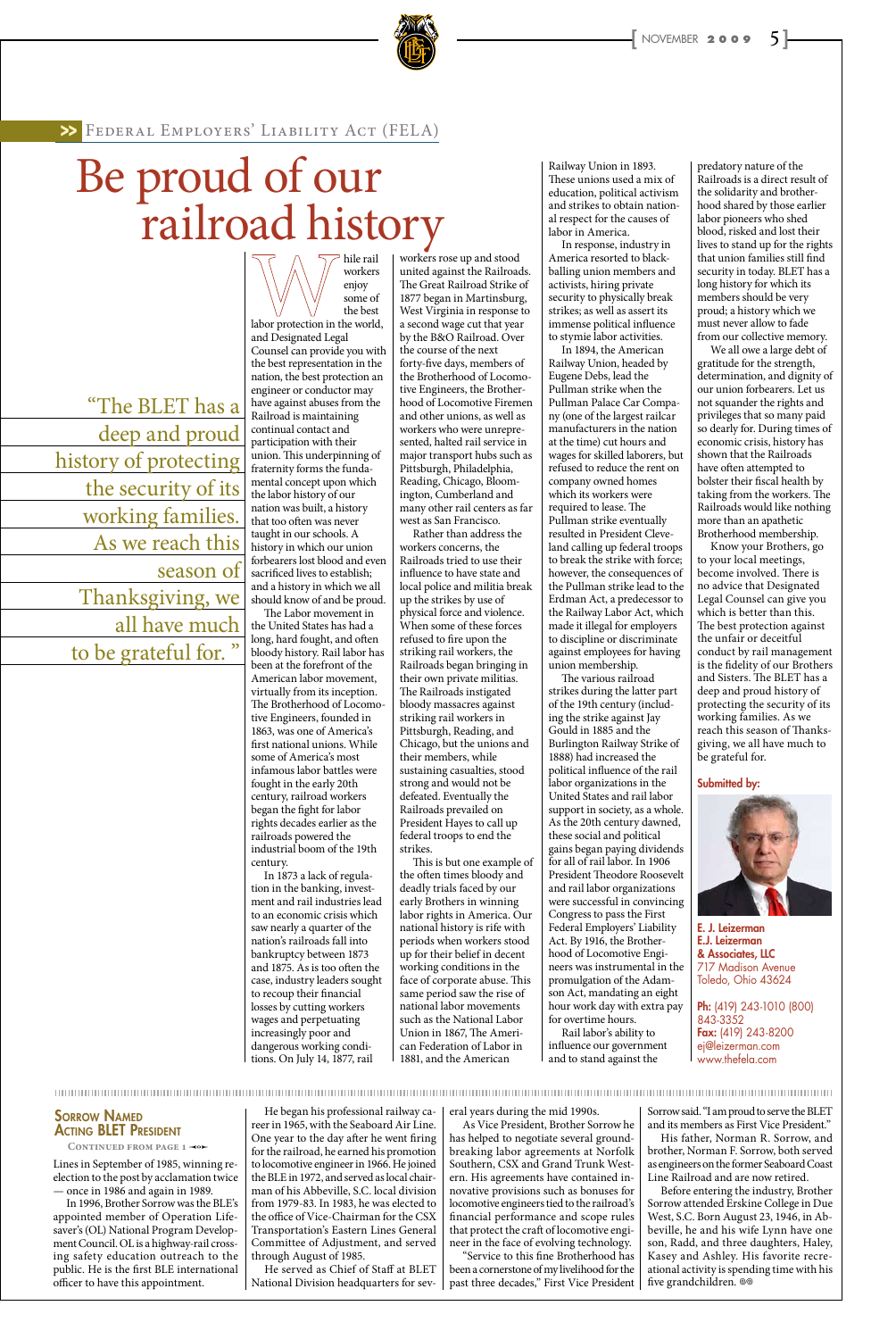**Sand Airlines**<br>bid to join t everal members of the Brotherhood of Locomotive Engineers and Trainmen participated in a major Teamster rally in Cleveland on September 18, supporting Continental Airlines fleet service workers in their bid to join the Teamsters.

Acting President Paul Sorrow and members of Division 3 in Cleveland met with Teamsters General President James P. Hoffa for the rally at Cleveland Hopkins International Airport.

President Hoffa assured the Continental fleet service workers, who are fighting for representation in the workplace, that the power and strength of the Teamsters union is behind them both on the ground and in the nation's courts.

More than 8,000 Continental fleet service workers nationwide are exercising their right to join a union through a national organizing campaign. ®

Hoffa announced that the Teamsters have filed a lawsuit against the airline for violating workers' rights to organize. The company has refused to allow its employees to distribute union literature in the workplace, including in break room and public bulletin boards.



From left: Darren Graves, Division 3 member and representative to the Teamsters national Black Caucus; Teamsters General President James P. Hoffa; Effren Feliciano, Division 3 member; John Mackay, Division 3 member; Justin Sterling, Secretary-Treasurer of Division 3; and Dennis Vasko, President of Division 3.



From left: Dennis Vasko, Effren Feliciano, John Mackay, Rep. Dennis Kucinich, Justin Sterling and Darren Graves.

While in Cleveland, Hoffa met with workers, listened to their stories and led a group of fleet service workers through

> WO BLET families have<br>
> recently endured un-<br>
> imaginable loss, and<br>
> their respective Divisions have established<br>
> memorial funds to help the families<br>
> through these difficult times recently endured unimaginable loss, and their respective Divisions have established through these difficult times.

the corridors of the Hopkins International Airport to garner attention and gain support. He was joined by Rep. Dennis Kucinich (D-OH), who greeted Continental employees and listened to their concerns.

### Cleveland BLET members support airline workers with Hoffa, Kucinich

Donations can be made payable to the Gabriela Booth memorial Fund and submitted to the Webster Valley Federal Credit Union, or contact Mike Conner, Secretary-Treasurer, at (916) 315-8912; or email Local Chairman Brian Carr at: bcarr92@comcast.net. @

Leaders of the **BLET's Safety Task Force** were recently in Washington, D.C., for meetings with the head of the National Transportation Safety Board.

Brother Josh R. Kyles, a member of BLET Division 144 (Amtrak) in Sacramento, Calif., died unexpectedly in his sleep on October 10, 2009. He was 35 years old.

Brother Kyles is survived by his widow, Kimberly, and their two young children, Joshua (5) and Amanda (4).

Brother Kyles was hired by Amtrak in the fall of 1998 as a Conductor and was promoted to engineer in November 2000, when he joined the BLET. Brother Kyles is also survived by two railroaders in his family: his father Noel Kyles, a former UTU Local Chairman, of Reno, and his uncle, Don Johnson, former Local Chairman of UTU Local 1732z (Amtrak-Oakland) from 1994-1998.

Division 144 is accepting donations on behalf of the Kyles family.

Donations may be payable to "BLET Div. 144", and sent to Kyles Family Fund, c/o BLET Div. 144, P.O. Box 24594, Oakland, Calif., 94623. Or contact Mike Poirier, Secretary-Treasurer at bletdiv144s-t@lospadres.info.

The wife of Brother Steven R. Booth, Gabriela Booth, recently passed away after a long a difficult battle with cancer. She was just 32 years old. Brother Booth, 38 years old, is a member of BLET Division 692 in Tracy, Calif. The couple had two young children, ages 2 and 3.

The Brothers and Sisters of Division 692 have established the Gabriela Booth Memorial Fund to help Brother Booth pay for child care. He works full-time as a locomotive engineer for the Union Pacific.

## Two BLET families suffer tragic losses

The Honorable Deborah A.P. Hersman was sworn in as the 12th Chairman of the NTSB on July 28, 2009, following her nomination to the post by President Barack Obama and confirmation by the United States Senate. Her two-year term as Chairman runs until July 2011. She is also serving a second 5-year term as a Board Member, which expires on December 31, 2013.

Chairman Hersman has been a Member of the NTSB since June 21, 2004. Since then, she has chaired a number of public events hosted by the Board.

The BLET Safety Task Force actively investigates major rail accidents from the engineers' perspective and provides valuable insight to the NTSB during the investigation process.

**From left:** Bill Walpert, BLET National Secretary-Treasurer and Chairman of the BLET Safety Task Force; Debbie Hersman, NTSB Chairman; Ben Blissett, Coordinator of the STF and member of Division 301; and Carl Fields, Assistant Coordinator of the STF and member of Division 682. Photo: courtesy BLET Safety Task Force

### BLET safety team meets with NTSB chair

![](_page_5_Picture_16.jpeg)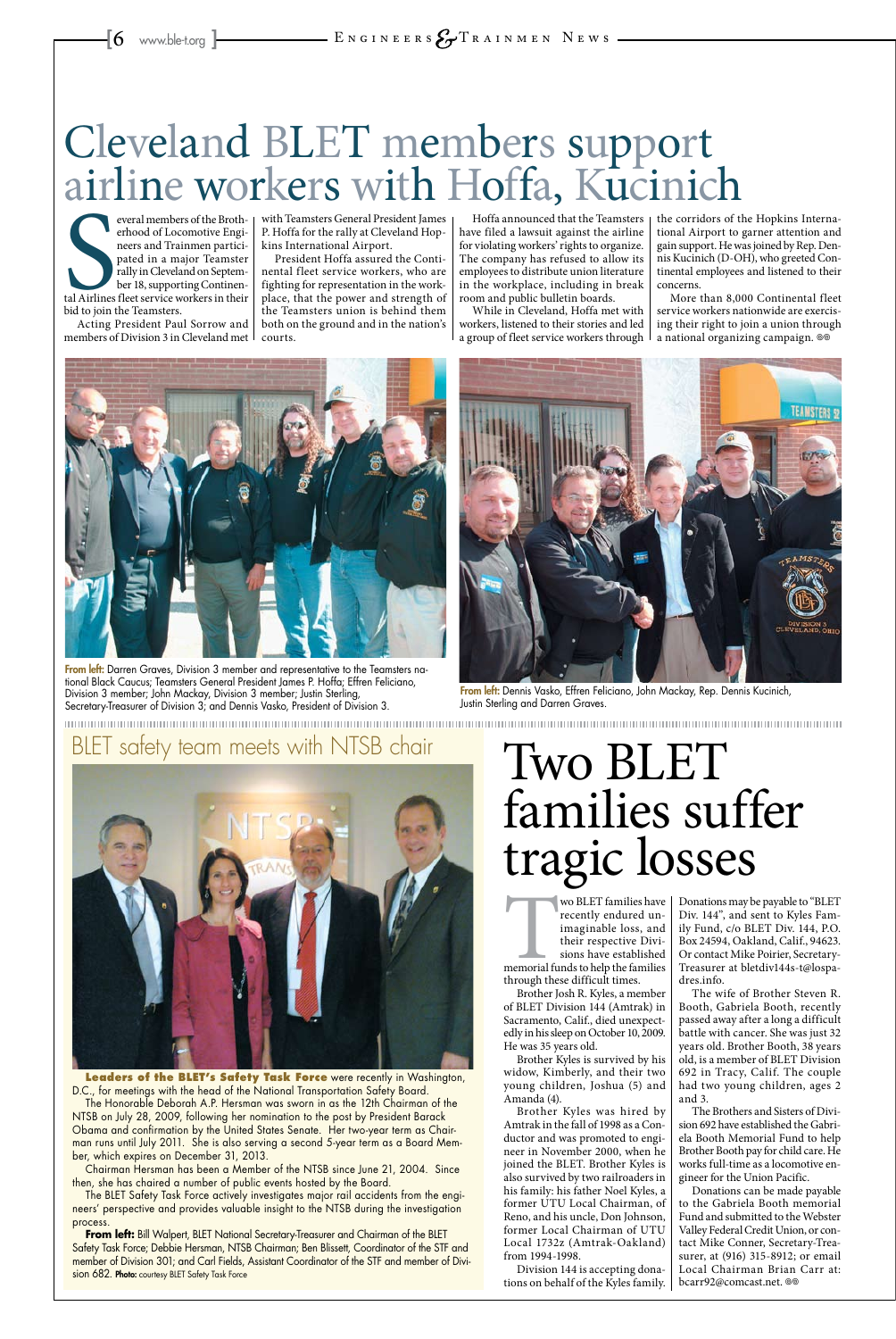![](_page_6_Picture_1.jpeg)

pen Enrollment for<br>
2010 under the BLET's<br>
Short Term Disability<br>
insurance begins on<br>
November 1, 2009,<br>
and runs through De-<br>
If you are a locomotive engineer work-2010 under the BLETís Short Term Disability insurance begins on November 1, 2009, and runs through December 15, 2009.

If you are a locomotive engineer working on a railroad that participated in the Wage Rules portion of the national agreement dated December 16, 2003, your coverage under Part A (described below) of the BLET Short Term Disability Plan will automatically continue.

Last year, if you opted out of Part B coverage (also described below), then you can opt back in during this enrollment period. If you currently participate and wish to opt out of Part B coverage, you can also do so during this enrollment period.

• The weekly benefit for occupational disabilities is \$402 per week.

#### **Part A – Non-Occupational Disabilities**

**Effective January 1, 2010, there will be no changes to Part A coverage:** 

• The benefit is not subject to repayment upon receipt of a FELA settlement (no repayment after a personal injury settlement).

 Your eligibility and \$40 premium is submitted by the railroad on a monthly basis.

• The cost is \$23 per month and will be payroll deducted with your monthly union dues.

 Part A pays \$402 per week for nonoccupational disabilities only.

 Occupational disabilities are not covered.

 Each eligible member is insured for \$50,000 of Accidental Death and Dismemberment (AD&D) coverage.

#### **Part B – Occupational**

**Disabilities Effective January 1, 2010 there will be no changes to Part B coverage:**

 Part B is voluntary. Participation in this additional occupational coverage is not required.

 Each eligible member is insured for \$50,000 of AD&D coverage.

 The benefit is not considered taxable income.

**NOTE:** UTU members working as engineers are eligible for Part A and may purchase Part B coverage by making an annual payment of \$276 to the BLET Trust Fund.

• If you currently do NOT participate and would like to sign-up for Part B coverage during this open enrollment period, or if you do currently participate and would like to opt-out of Part B coverage, you must notify the Secretary-Treasurer of your local division by completing and returning the attached form by December 15, 2009. Your election will become effective on January 1, 2010.

#### **IMPORTANT:**

Anyone with questions can contact Jim Bradford, BLET Short Term Disability Administrator, at (216) 241-2630, ext. 205, or email: Bradford @ble-t.org.  $\begin{minipage}{.4\linewidth} \begin{tabular}{l} \hline \textbf{m} & \textbf{m} & \textbf{m} & \textbf{m} \\ \textbf{m} & \textbf{m} & \textbf{m} & \textbf{m} \\ \textbf{m} & \textbf{m} & \textbf{m} & \textbf{m} \\ \textbf{m} & \textbf{m} & \textbf{m} & \textbf{m} \\ \textbf{m} & \textbf{m} & \textbf{m} & \textbf{m} \\ \textbf{m} & \textbf{m} & \textbf{m} & \textbf{m} \\ \textbf{m} & \textbf{m} & \textbf{m} & \textbf{m} \\ \$ 

 Eligibility for Part B is dependent on your eligibility for Part A. In order to be eligible for Part A, you must have seven starts in a month with one start as an engineer.

If you are furloughed to train service and become ineligible for Part A coverage, you must notify the Secretary-Treasurer of your local division immediately. At that time, you have three options:

**OPT-IN \_\_\_\_\_ OPT-OUT** of the BLET Short Term Disability Insurance Plan, Part B. I understand that if I OPTOUT, I may only seek enrollment in Part B during a future open enrollment period."

**1.** Continue coverage of Part A and Part B by paying \$40 directly to the BLET Trust Fund by the 10th of the month and continuing payroll deduction of \$23 for Part B. Coverage may only be continued for six months under this option. If you choose this option, you will need to contact the Plan Administrator (information below) for additional instructions.

The BLET further asserts that Federal law pre-empts safety of the traveling public Metrolink's attempted safety and  $\, \mid$  while <code>also</code> <code>enforcing</code> the <code>con-</code>

**2.** Discontinue coverage of Part B temporarily until you return to engineer status and become eligible for Part A. An engineer, who loses Part A coverage due to no fault of his own, may resume coverage for Part B once he returns to engineer status and becomes eligible for Part A. You must keep the Secretary-Treasurer of you local division informed of your status.

**3.** OPT-OUT of Part B by completing an OPT-OUT form. If you choose to opt-out of Part B, you may only resume coverage during a subsequent annual enrollment period.

If you currently do NOT participate and choose to do nothing, you will continue to be only eligible for Part A coverage.

"We will work closely with federal and state rail regulators to permanently solve the problem as quickly as possible. We also hope that these lawsuits force Metrolink to operate constructively and within the law as a problem solver, rather than offering ineffective and expensive solutions. Instead of being driven by political expediency, Metrolink needs to consider a realistic solution to the problem that does not rely upon a huge waste of existing limited tax funds" Sorrow added. @@

### **BLET ACTS TO HALT** Video Surveillance

 Members that OPT-OUT of Part B coverage effective January 1, 2010, will not be eligible to enroll for the coverage until the next annual enrollment period.

**Opt-in/out form is online at:**  http://www.ble-t.org/pr/pdf/ STD-opt-inout.pdf

![](_page_6_Picture_32.jpeg)

### Open enrollment begins November 1 for BLET Short Term Disability plan

BLET Engineers Enrollment 2010

Opt-In/Opt-Out Form

If Print your name here and sign below),

As this issue went to press, it was announced that billionaire investor Warren Buffett's Berkshire Hathaway Inc. planned to purchase 100 percent of the BNSF Railway for \$34 billion. BLET Acting President Paul Sorrow has spoken

garding the railroad's acquisition. Brother Sorrow advised Mr. Rose that, in large part, it is the continued hard work of BLET locomotive engineers and all other union workers that has made BNSF Railway such an attractive investment target for Mr. Buffett. It is the BLET's position that the contribution of BLET members must be recognized during the upcoming round of contract negotiations.  $\circledcirc$ 

If you desire to OPT-IN or OPT-OUT of Part B coverage under the BLET Short Term Disability Insurance Plan, complete the remainder of this form. Be sure to include your signature and the date and deliver to your Division Secretary-Treasurer by December 15, 2009.

Part B – BLET Short Term Disability Insurance Plan

hereby choose to: (Mark with an "X")

Signature: \_\_\_\_\_\_\_\_\_\_\_\_\_\_\_\_\_\_\_\_\_\_\_\_\_\_\_\_\_\_\_\_\_ Date: \_\_\_\_\_\_\_\_\_\_\_\_\_\_\_\_\_\_\_\_\_\_\_

Phone Number:

**DEADLINE IS DECEMBER 15, 2009**

operating crews for Metrolink commuter rail service.

The Federal lawsuit charges the installation of video cameras inside locomotive cabs violates the Railway Labor Act. The cameras were installed in violation of the railroad's collective bargaining agreement with the BLET.

SCRRA/Metrolink and Veolia/Connex failed to meet, confer and bargain in good faith over the installation of the cameras, or to discuss the potential use/abuse of recorded video images and audio sounds captured by the system.

The union also states that the installation of cameras violates federal wire tap laws as well as the Federal Rail Safety Act of 1970.

policy making efforts. Shortly after the fatal crash of 2008, the Federal Railroad Administration — the primary rail safety regulator in the United States — addressed the issue of locomotive engineer cell phone use by issuing Emergency Order No. 26, which prohibits the use of cell phones inside locomotive cabs, except under narrow circumstances.

In the state court, the BLET asserts that the video monitoring system is a "severe breach" of the State of California's constitutional right to privacy, and further states that it violates the due process rights of BLET members, the California Labor Code, and that SCRRA/Metrolink lacks rulemaking authority under California law.

"Our goal is to protect the

tractual and privacy rights of our members," BLET Acting President Sorrow said. "A cell phone jamming device would be more effective in prevention, less costly for taxpayers, and less invasive of the privacy of our members."

### UTU-E Engineers Enrollment 2010 Opt-In Form

If you desire to OPT-IN to Part B coverage for 2010 under the BLET Short Term

Part B - BLET Short Term Disability Insurance Plan

Jim Bradford, BLET STD Administrator

222 Lake Ridge Rd. Kerrville, Texas 78028

| hereby choose to OPT-IN to the BLET Short Term Disability Insurance Plan, Part B."                                                                                                                                             |                                 |
|--------------------------------------------------------------------------------------------------------------------------------------------------------------------------------------------------------------------------------|---------------------------------|
|                                                                                                                                                                                                                                | Date: _________________________ |
| Address: Andreas Address Address and Address Address Address Address Address Address Address Address Address A                                                                                                                 |                                 |
| E-mail: E-mail: All and All and All and All and All and All and All and All and All and All and All and All and All and All and All and All and All and All and All and All and All and All and All and All and All and All an | Railroad: UTU Local #:          |
| <b>DEADLINE IS DECEMBER 15, 2009</b>                                                                                                                                                                                           |                                 |

#### CONTINUED FROM PAGE 1 <0

B r e a k i n g N e w s !

| Bisability Insurance Plan, you must be eligible for Part A. If you purchased coverage for |
|-------------------------------------------------------------------------------------------|
| 2009, your coverage will end on Dec. 31, 2009. Complete the remainder of this form.       |
| Be sure to include your signature and the date. A check made out to the "BLET Trust"      |
| Fund" for \$276 should be sent by DECEMBER 15, 2009 to:                                   |

### BLET statement on BNSF acquisition by Berkshire Hathaway

![](_page_6_Picture_62.jpeg)

CEO Matt